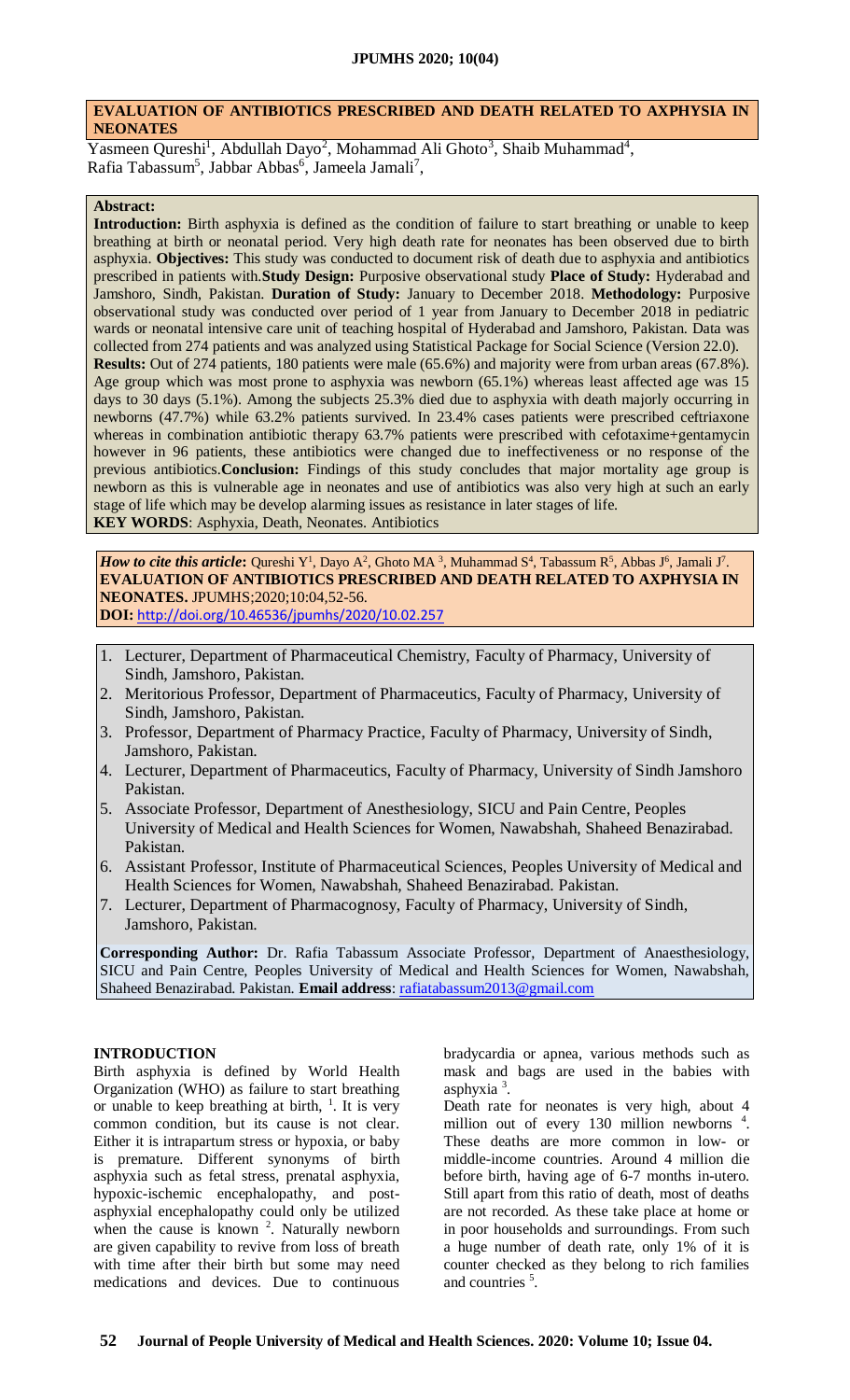Another research done on global cause of child death shows that 814,000 babies die before birth due to intrapartum complications and this is fifth common reason of death in children<sup>6</sup>. But less attention and work done on the causes of these deaths as compared to malaria, which causes only few deaths<sup>7</sup>. If only neonatal deaths are taken in account as child mortality than intrapartum stillbirths are undervalued as it comprises of 1.02 million deaths<sup>8</sup>. The intrapartum stillbirths are equal to one third of total world stillbirths that is  $3.2$  million<sup>9</sup> still these stillbirths are not part of Global estimation $10$ .

Higher rate of deaths was in the babies born from 9:00 pm to 8:59 am as comparison to those who were born from 9:00 am to 8:59 pm. As well as these rates were also high in births of July and August rather than other months of the year. Similarly, death rate was higher during weekends as compared to other days of the week. All this data indicates unavailability of experienced staff at these times of deaths or poor judgement due to mental of physical fatigue.

Major reason of these deaths was lack of training and unavailability of senior doctors at delivery time <sup>11</sup>. Now a days, child mortality due to asphyxia is not common and perinatal deaths are due to lack of senior clinical staff at the time of delivery <sup>12</sup>. Still proper care and supervision at the time of delivery is important factor in deaths due to neonatal asphyxia in normal pregnancies 13 .

Availability of senior doctors and staff all the time is not possible as delivery can occur at any time. Mistakes takes place at number of times such as when unexperienced staff start working or if there is time of annual days off, night shifts or if there is less staff during holidays  $11$ . In recent years, child deaths decreased due to increase control of infectious diseases such as diarrhea, pneumonia, malaria and measles in newborn and toddlers, but neonatal deaths do not decrease as such. In one of the reports in 2000, the data showed 37% mortality rate in toddlers  $1/4$ which was increased to  $41\%$ <sup>15</sup> out of 3.6million where as there is no obvious change in the death rate of new born even at the global level <sup>6</sup>. Yearly there are 3 million stillbirths takes place still there is less focus given to it. These deaths are more common in south Asia and Africa<sup>8</sup>. Major factor is unavailability health resources in these areas. Though resuscitation is not expensive but still not common because unavailability of trained doctors <sup>16</sup>. Accuracy of mortality data is not much significant in less developed countries due to the home births and poor system of collecting data. Still births are basically fetal deaths and baby who is born alive but die afterwards should not be termed as stillbirth <sup>9</sup> and it is easily misunderstood by untrained staff as stillbirth is more acceptable to the family then death afterwards. For more accurate data some interventions may be helpful such as incentives on death registration and keeping an eye on burial region<sup>8</sup>.

According to WHO, neonate is newborn who is below 28 days old and this age is very risky. In this age proper care and feed is very important for survival and health future <sup>17</sup>. One of the researches says that, it's better to prevent asphyxia than to treat it and there are various interventions available such as inhibiting the complications like prolonged labor, placental insufficiency, cord complications and abruption. Neonatal resuscitation can be effective enough for mild asphyxia whereas severe asphyxia requires effective treatment, but its success is limited <sup>18</sup>.

### **SUBJECTS AND METHODS**

Prospective observational study was conducted over period of 1 year from January to December 2018 in pediatric wards or neonatal intensive care unit of teaching hospital of Hyderabad and Jamshoro, Pakistan. Birth asphyxia is defined as the condition of failure to start breathing or unable to keep breathing at birth or neonatal period having  $\leq$  5 at 10 minutes of Apgar score and chest compressions or mechanical ventilation for resuscitation within 10 minutes.

Data was collected from 274 patients by purposive sampling technique. Patients of less than 1 month both male and female with diagnosis of asphyxia. All the patients above 1month, cancer patients, ICU, emergency patients, HIV-AIDS patients, and Hepatitis B & C patients. The information retrieved from patient's medication record file include their demographic record, diagnosis, list of medication prescribed, doses and duration of therapy was recorded in a predesigned questionnaire.

Consent was taken from patient's guardian and the collected data was assessed by comparing against WHO guidelines for the management of common childhood illnesses 2013, British National Formulary (2017) and Lexi Comp Drug Information Handbook (2015). Hospital Ethical approval was obtained.

Data were analyzed using Statistical Package for Social Science (Version 22.0). Chi-square test was used for categorical variables and other statistical tests used were percentages and proportions.

# **RESULTS**

**Table 1** shows the demographic characteristics of the patients. During the study period 274 patients enrolled in the study. Majority of patients were male with percentage of 65.6% (n=180) and 34.3% (n= 94) were females. Among the patients 67.8% (n=18) were from urban areas whereas 32.2% (n=88) were from rural areas. Age group which was most prone to asphyxia was newborn  $(65.1\%$ , n=181) followed by 1-3 days of age 15.3% (n=42), 4-14 days 13.5% (n=37) and least affected age group was 15-30 days (5.1%, n=14).

All these patients were given medical assistance 24 hours but there was shortage of staff at nighttime. As mentioned in Table 2, from collected data 25.3% (n=69) patients died due to asphyxia, 11.5% (n=32) patients left against medical advice (LAMA) and 63.2% (n=173)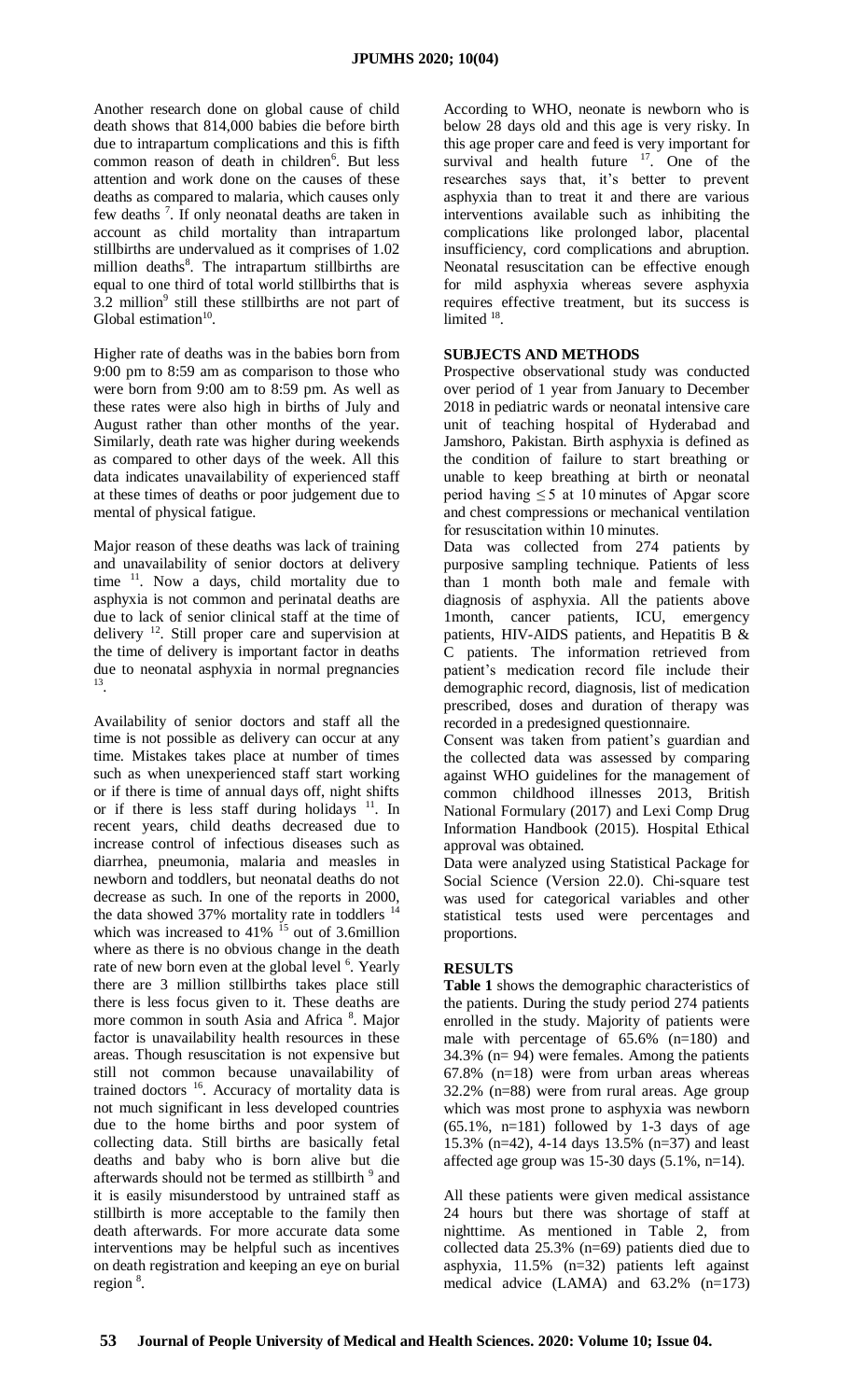patients survived. LAMA patient's data of survival and mortality is unknown. Major mortality rate age group was newborn (47.7%, n=42), followed by 1-3 days (27.3%, n=24), 4-14 days (18.2%, n=16) and 15-30 days (6.8%, n=6) as shown in Table 2.

Neonates with diagnosis of asphyxia were also prescribed antibiotics as monotherapy or combination therapy. Common prescribed antibiotics were ceftriaxone 20-50mg/kg once daily, cefotaxime 25mg/kg every 6,8 or 12 hourly, ampicillin 30mg/kg 2,3 or 4 times daily, gentamycin 2.5mg/kg or 4-5mg/kg every 12,18, 29 or 36 hourly depending on postmenstrual age, amikacin 15mg/kg every 24 hourly, meropenem 20mg/kg ever 8 or 12 hourly and ceftazidime 25mg/kg every 8, 12 or 24 hourly. Table 1: Characteristics of Patients

As shown in Table 3, 23.4% (n=64) patients were prescribed ceftriaxone whereas in combination antibiotic therapy, 48.9% (n=134) patients were prescribed with cefotaxime+gentamycin, 9.49% (n=26) were given ampicillin+cefotaxime and 18.2% (n=50) were prescribed ceftriaxone+amikacin. Table 3 also shows that, in 96 patients these antibiotics were changed, with ceftazidime  $38.5\%$  (n=37), meropenem+gentamycin 41.7% (n=40), and meropenem 19.8% (n=19) cases (p value  $\leq 0.01$ ) due to ineffectiveness or no response of the previous antibiotics. In 22.2% patients, antibiotic therapy was changed before 5 days.

| <b>Characteristics</b>                                                                  |               |                       | Frequency       |                  | Percentage (%)     |
|-----------------------------------------------------------------------------------------|---------------|-----------------------|-----------------|------------------|--------------------|
| Gender                                                                                  | Male          |                       | 180             |                  | 65.6               |
|                                                                                         | Female        |                       | 94              |                  | 34.3               |
| Locality                                                                                |               | Urban                 |                 |                  | 67.8               |
|                                                                                         | Rural         |                       | 88              |                  | 32.2               |
| Age group                                                                               | Newborn       |                       | 181             |                  | 65.1               |
|                                                                                         | 1day-3days    |                       | 42              |                  | 15.3               |
|                                                                                         | 4days-14days  |                       | $\overline{37}$ |                  | 13.5               |
|                                                                                         | 15days-30days |                       | 14              |                  | 5.1                |
| Table 2: Outcome and age at the time of death of patients with asphyxia                 |               |                       |                 |                  |                    |
| <b>Variable</b>                                                                         |               |                       |                 | <b>Frequency</b> | Percentage (%)     |
|                                                                                         |               | <b>Deaths</b>         | 69              |                  | 25.3               |
| Outcome of patients                                                                     |               | <b>LAMA</b>           | 32              |                  | 11.5               |
|                                                                                         |               | Survived              | 173             |                  | 63.2               |
|                                                                                         |               | Total                 | 274             |                  | 100                |
|                                                                                         |               | Newborn               | 42              |                  | 47.7               |
|                                                                                         |               | $1-3$ days            | 24              |                  | 27.3               |
| Age at the time of death                                                                |               | $4-14$ days           | 16              |                  | 18.2               |
|                                                                                         |               | 15-30 days            | 6               |                  | 6.8                |
|                                                                                         |               | Total                 | 88              |                  | 100                |
| Table 3: Antibiotics prescribed, switching of antibiotics and time in change of therapy |               |                       |                 |                  |                    |
| <b>Variables</b>                                                                        |               |                       |                 | <b>Frequency</b> | Percentage $(\% )$ |
| <b>Antibiotics Prescribed</b>                                                           |               | Ceftriaxone           |                 | 64               | 23.4               |
|                                                                                         |               | Cefotaxime+gentamycin |                 | 134              | 48.9               |
|                                                                                         |               | Ampicillin+cefotaxime |                 | 26               | 9.49               |
|                                                                                         |               | Ceftriaxone+amikacin  |                 | 50               | 18.2               |
|                                                                                         |               | Total                 |                 | 274              | 100.0              |
| <b>Switching of Antibiotics</b>                                                         |               | Ceftazidime           |                 | 37               | 38.5               |
|                                                                                         |               | Meropenem+gentamycin  |                 | 40               | 41.7               |
|                                                                                         |               | Meropenem             |                 | 19               | 19.8               |
|                                                                                         |               | Total                 |                 | 96               | 100.0              |
|                                                                                         |               | N <sub>o</sub>        |                 | 213              | 77.7               |

 $Yes$  61 22.2 Total 100.0

### **DISCUSSION**

Therapy Changed in 5 days

Present study indicates mortality rate in neonates due to asphyxia and antibiotics used at this age. Neonates are most vulnerable group for mortality and millions of children die each year, as explained in various research studies and WHO guidelines but less work is done to focus on main causes of these death. Major problem observed is lacking data regarding cause of death. Similar data available shows that these deaths in neonates are either due to intrapartum problems or due to

other complications after birth. This study proves that most deaths takes place in babies less than one day of age due to asphyxia. About half of the of newborns (47.7%, n=42) die within few hours of their birth which shows that steps should be taken to save these neonates with techniques explained in WHO guidelines. These guidelines are very simple and can save thousands of babies each year. It is clarified by this research that ratio of deaths after birth is equally large as that of stillbirths.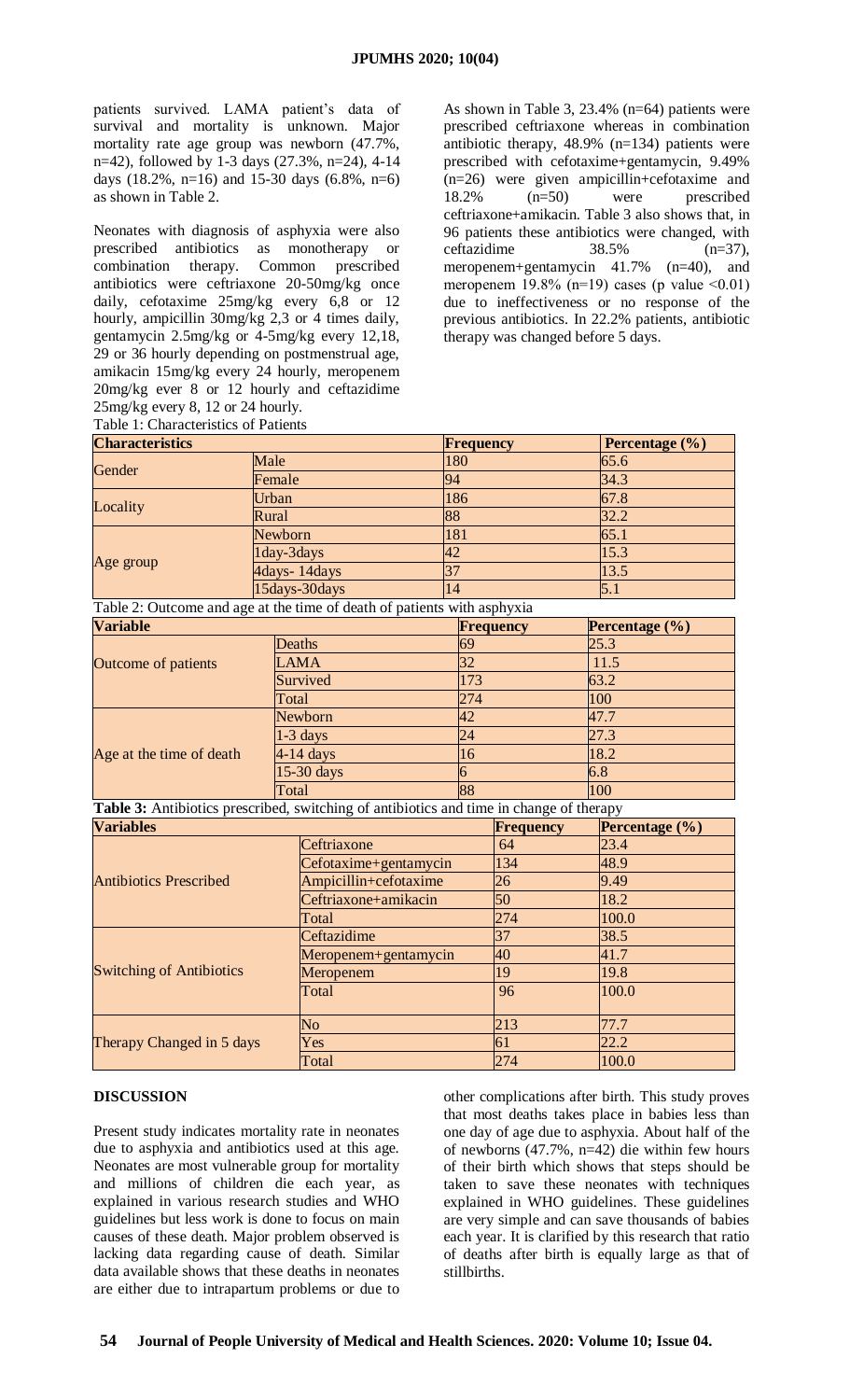Neonatal death due to asphyxia was 25.3% (n=69) which is similar to the study done by Muthukumaran *et al*., 2018, in which mortality rate due to asphyxia was 23.3%. They conducted retrospective study at tertiary care regional neonatal hospital unit in Southern India from January - December 2017. Majority of the patients in their study were male (57%) as in our study (male=65.6%). Their study focused on reviewing neonatal deaths over the period of 1 year with prime causes of deaths, pattern of antimicrobial resistance and occurrence of sepsis among neonatal deaths <sup>19</sup>. Similarly, Lozano *et al*., 2010, in a systematic analysis for the Global Burden of Disease Study 2010, portraying global and regional mortality rate comparison from 1990 and 2010, also highlight that main cause of neonatal death is birth asphyxia <sup>20</sup>

Our study was also consistent with the study of Wood *et al*., 2019, in which they identified that majority of the neonatal asphyxia was from urban areas similar our study. Their study was retrospective cohort study done on all hospitals in Alberta, a Canadian province  $21$ .

On the other hand, our study is inconsistent with the study conducted by Carneiro1 *et al*., 2018, in which they identified interventions for neonatal asphyxia. In their study, 77% neonates were given antibiotics whereas in present study all the patients were prescribed with antibiotics. Though antibiotics prescribed were not mentioned in their study. It was documentary study carried out on records from January -August of 2016, at Tertiary Neonatal Intensive Care Unit of a reference pediatric hospital in Ceará, Brazil in which 48 records of newborns with perinatal asphyxia, based on the neonatal therapeutic intervention score system  $(^{22})$ . Limitations of the study were that the blood culture was not collected before starting antibiotics due to lack of financial and human resources and infrastructure.

### **CONCLUSION**

Findings of this study conclude that major mortality age group was newborn as this is vulnerable age in neonates and maximum care should be taken throughout day and night. Senior and trained staff should be appointed with flexible duty times as they can take correct and prompt decisions with respect to devices and medication. Use of antibiotics was also very high at such an early stage of life which may be develop alarming issues as resistance in later stages of life.

**ETHICS APPROVAL:** The ERC gave ethical review approval

**CONSENT TO PARTICIPATE:** written and verbal consent was taken from subjects and next of kin

**FUNDING:** The work was not financially supported by any organization. The entire expense was taken by the authors

**ACKNOWLEDGEMENTS:** We would like to thank the all contributors and staff and other persons for providing useful information.

**AUTHORS' CONTRIBUTIONS:** All persons who meet authorship criteria are listed as authors, and all authors certify that they have participated in the work to take public responsibility of this manuscript. All authors read and approved the final manuscript.

**CONFLICT OF INTEREST:** No competing interest declared.

### **REFERENCES**:

- 1. Lawn JE, Manandhar A, Haws RA, Darmstadt GL. Reducing one million child deaths from birth asphyxia--a survey of health systems gaps and priorities. Heal Res policy Syst [Internet]. 2007 May 16 [cited 2019 Sep 15];5(1):4. Available from: https://health-policysystems.biomedcentral.com/articles/10.1186 /1478-4505-5-4
- 2. Fineschi V, Viola RV, La Russa R, Santurro A, Frati P. A Controversial Medicolegal Issue: Timing the Onset of Perinatal Hypoxic-Ischemic Brain Injury. Mediators Inflamm. 2017;2017.
- 3. Jonathan M Spector a SD. WHO | Preventing those so-called stillbirths. WHO. 2011;
- 4. Roseveare MP. Perinatal and neonatal mortality. Br Med J. 2004;281(6238):515.
- 5. Lawn JE, Cousens S, Zupan J. Neonatal Survival 1 4 million neonatal deaths: When ? Where ? Why ? Lancet. 2005;9-18.
- 6. Black RE, Cousens S, Johnson HL, Lawn JE, Rudan I, Bassani DG, et al. Global, regional, and national causes of child mortality in 2008: a systematic analysis. Lancet. 2010;375(9730):1969–87.
- 7. Martines J, Paul VK, Bhutta ZA, Koblinsky M, Soucat A, Walker N, et al. Neonatal survival: A call for action. Lancet. 2005;365(9465):1189–97.
- 8. Lawn J, Shibuya K, Stein C. No cry at birth: global estimates of intrapartum stillbirths and intrapartum-related neonatal deaths. Bull World Health Organ [Internet]. 2005 Jun [cited 2019 Sep 15];83(6):409–17. Available from: http://www.ncbi.nlm.nih.gov/pubmed/15976 891
- 9. Stanton C, Lawn JE, Rahman H, Wilczynska-Ketende K, Hill K. Stillbirth rates: delivering estimates in 190 countries. Lancet (London, England) [Internet]. 2006 May 6 [cited 2019 Sep 15];367(9521):1487– 94. Available from: https://linkinghub.elsevier.com/retrieve/pii/S 0140673606685863
- 10. Lawn JE, Bahl R, Bergstrom S, Bhutta ZA, Darmstadt GL, Ellis M, et al. Setting research priorities to reduce almost one